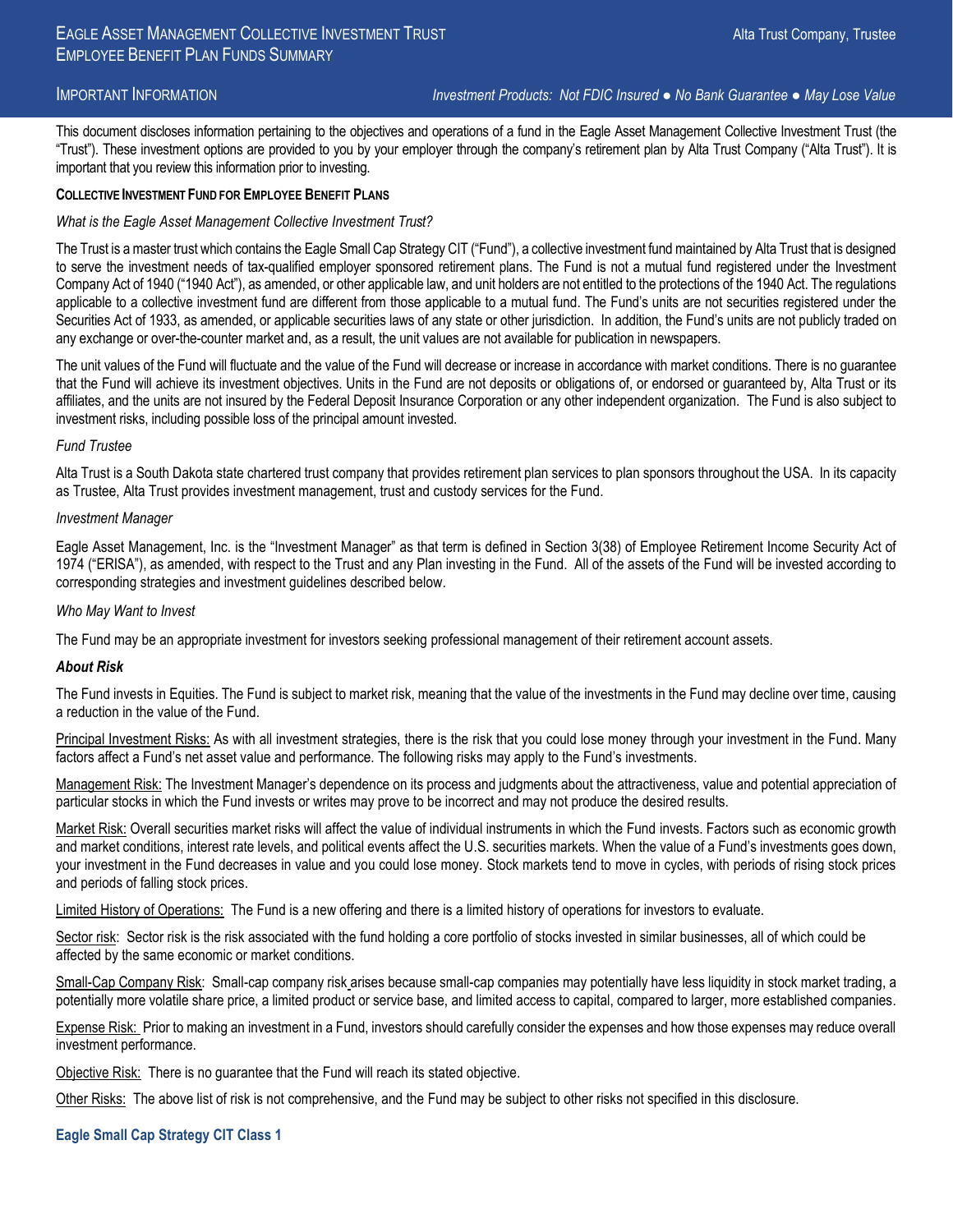# **EAGLE ASSET MANAGEMENT COLLECTIVE INVESTMENT TRUST** (CONTINUED) **EMPLOYEE BENEFIT PLAN FUNDS SUMMARY** IMPORTANT INFORMATION

Fund Objective Capital Appreciation

# Fund Strategy

During normal market conditions, the Fund seeks to achieve its objective by investing at least 80% of its net assets in the equity securities of US domiciled small capitalization companies. The Fund's investment manager considers small-capitalization companies to be those companies that, at the time of initial purchase, have a market capitalization equal to or less than the largest company in the Russell 2000® Index during the most recent 12-month period.

When making its investment decisions, the investment manager generally focuses on investing in the securities of small-capitalization companies that demonstrate growth potential at a price that does not appear to reflect the company's true underlying value. The investment manager seeks quality by investing in companies with superior cash-flow generation, management teams with a successful record of business-strategy execution, sustainable growth and a defensive business model. They seek attractive valuation using market fluctuations as opportunistic entry and exit points. Finally, the investment manager attempts to balance the portfolio through sector weight policies that provide diversification across major economic sectors. The Fund will sell securities when the investment manager believes they have become overvalued or if they no longer meet the investment manager's investment criteria.

#### Investment Guidelines

**Target Turnover:** Less than 50% **Market Capitalization:** Within the range of the Russell 2000 Index at the time of purchase. **Security Type:** Equities

**Average number of holdings:** 70-100 **Geography:** United States/Domestic

**Debt Securities:** None

**Industry target weights:** Maximum of 25% of the fund portfolio

**Sector Weights:** 0.5x – 1.5x benchmark for major sectors

**Peer Group:** The Fund is in the Callan Small Cap Broad Style category ("the Peer Group"). The Sub-Advisor needs to be aware that one of the Manager's primary goals is for the Fund to remain in this Peer Group, and the Sub-Advisor will use reasonable efforts to ensure that goal is achieved. The Sub-Advisor should also be aware that its performance will be evaluated in part relative to this Peer Group. The Sub-Advisor has the responsibility to understand how Callan calculates category in terms of style, market capitalization or other factors.

**Prohibitions:** Futures, swaps or other derivative contracts based on physical commodities, and U.S. ETFs that invest in futures, swaps or other derivative contracts based on physical commodities if those ETFs do not maintain their status as a Regulated Investment Company under the Internal Revenue Code.

**Liquidity:** The Investment Manager will retain an appropriate allocation to cash for liquidity purposes but in no case more than 5% under normal conditions.

# **Trustee and Management Fees**

There are no sales commissions charged for purchases and sales of interests in the Fund.

# **Fees**

| Cusip     | Fund Name                                               | ⊺rustee Fee1 | Management<br>Fee2 | Service Fee <sup>3</sup> | Fee Total <sup>4</sup> |
|-----------|---------------------------------------------------------|--------------|--------------------|--------------------------|------------------------|
| 26943E203 | 3 Small Cap Strategy CIT<br>Class <sup>-</sup><br>Eagle | 0.07%        | 0.57%              | 0.00%                    | 0.64%                  |

<sup>1</sup>The Trustee Fee is paid to the Trustee out of Fund assets as compensation for its services and is in addition to the Management and Service Fees.

<sup>2</sup> The Management Fee for each Fund, if any, is paid to the Investment Manager out of Fund assets as compensation for its services and is in addition to the Trustee and Service Fees.

<sup>3</sup> The Service Fee for each Fund, if any, is paid to the custodian or recordkeeper or other eligible party as designated by the Plan Fiduciary and is in addition to the Trustee and Management Fees.

<sup>4</sup>The Fee Total includes all three fees indicated above. All fees are calculated based on the fair value of the assets held in each Fund as of each Valuation Date (as defined in the Declaration of Trust).

# **Expenses**

In addition to the Fees set forth above in this schedule, other applicable expenses may apply to each Fund for the administration and operation of the Fund(s) as outlined in the Declaration of Trust, including but not limited to custody, audit, transfer agency, etc.

The Investment Manager may choose to invest the fund assets in mutual funds, exchange traded funds or other investments that have their own internal expenses ("Acquired Expense"). Each Fund that makes such investments will also be subject to Acquired Expenses, as applicable.